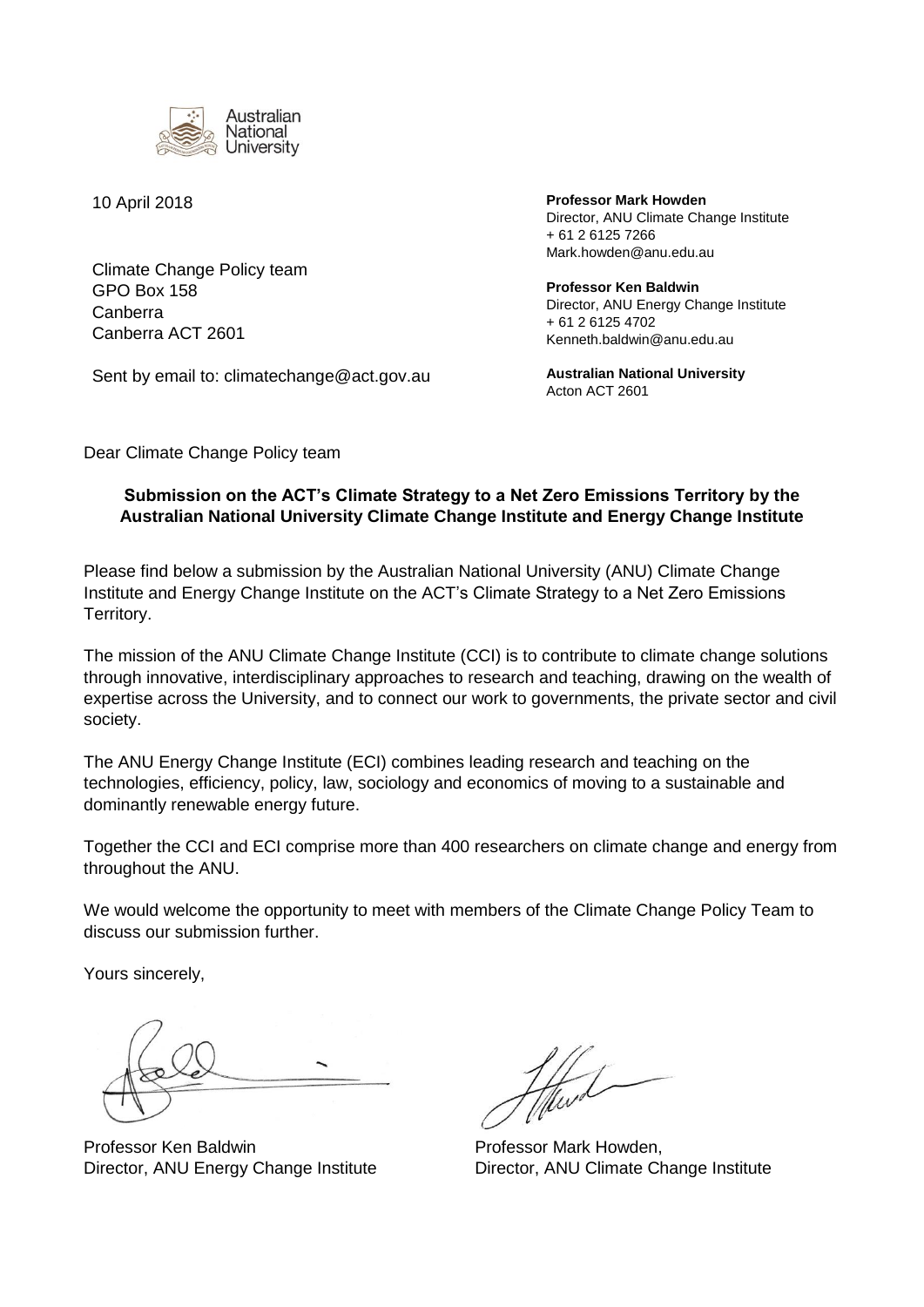## **Introduction**

The ANU Climate Change Institute and Energy Change Institutes represent over 400 researchers from throughout the university. The Climate Change Institute includes experts on the earth's systems, climate impacts and adaptation, climate change mitigation, institutional responses to climate change and transformational approaches. In the Energy Change Institute, our members' expertise encompasses science, engineering, economics, policy, regulation and sociology.

Given the wide-ranging nature of the Climate Strategy and the diversity of expert researchers at the ANU, we have chosen to structure our overall submission by including individual researcher's contributions one by one.

In parallel with this, we would also like to direct your attention to an individual submission made by Professor Andrew Blakers of the Research School of Engineering who is also a member of the ANU Energy Change Institute.

## *ANU Climate Change Institute and Energy Change Institute response to the targets*

The ACT Government is currently considering the formal adoption of these interim targets (below) and welcomes community feedback.

- *50-60% by 2025*
- *65-75% by 2030*
- *90-95% by 2040*

The ANU Climate Change Institute and Energy Change Institute strongly support the formal adoption of these interim targets.

## *Prof Mark Howden, Director, ANU Climate Change Institute*

The ACT Government is currently considering the formal adoption of these interim targets (below) and welcomes community feedback.

- *50-60% by 2025*
- *65-75% by 2030*
- *90-95% by 2040*
- The emission-reduction targets identified in the Discussion Paper are in accord with current understanding of global carbon budgets and their impact on climate change. The ACT Government should be congratulated for their leadership in taking these steps.

## The ACT Government is considering adopting the recommendations regarding carbon offsets and the social cost of carbon and welcomes feedback from the community on these issues.

 The proposition on page 8 of applying an estimate of the social cost of carbon to any shortfalls in meeting emissions-reduction targets and directing this to emissions-reduction activities (vs the usual option of purchasing carbon credits) is an interesting and useful one. Earlier discussions with the ACT Government however, had an additional component: directing part of these funds towards research and development activities in the ACT. The benefits of establishing such innovation hubs dealing with energy and the environment have become very apparent in a large range of jurisdictions. The ACT Government may wish to include this aspect in the next steps.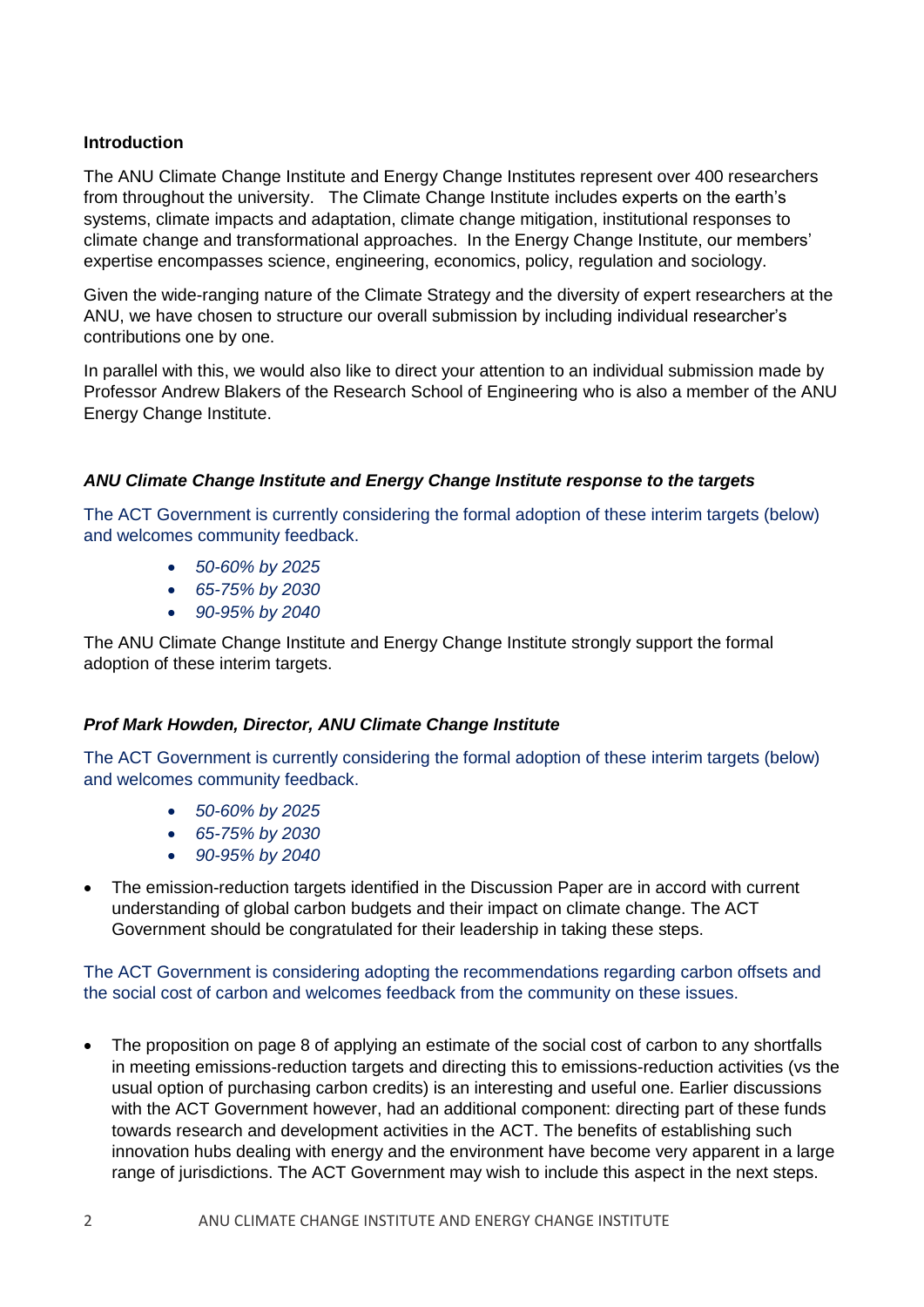## What is the role of government in the transition to zero emissions in the energy sector?

- There is a real opportunity to position the ACT as an R&D hub generating economic benefit for ACT – as a co-benefit of the net zero emissions strategy. This would draw off the competitive advantages the ACT has in having a strong tertiary education sector, a highly educated and engaged populace and access to both national and global policy and research communities. This is why we need a broader suite of options than just reverse auctions for electricity. Options for such R&D hubs could include:
	- approaches to enhance the security of land-based sequestration
	- negative emissions (ie below net zero) housing, infrastructure and suburbs
	- efficient retro-fitting (there are a number of barriers to this big task of upgrading the existing stock especially in relation to gas use and increasing energy efficiency as noted by others in this submission)
	- low emissions cooling/heating
	- low emissions, integrated transport (noting that various steps are progressing on this but some elements such as bicycle travel to work have stalled)
- Many of the challenges sit in the social, psychological, behavioural and governance domains often linking these effectively to technological innovation (see submission below from Dr Colvin). The ANU has world-class expertise in these areas that the ACT Government could draw on.

For further discussion on these points, please contact Prof Mark Howden at [mark.howden@anu.edu.au](mailto:mark.howden@anu.edu.au) or 6125 7266

## *Prof Ken Baldwin, Director, ANU Energy Change Institute*

#### What is the role of government in the transition to zero emissions in the energy sector?

 The transition to 100% renewable electricity has been a great first step for ACT. However, given that the goal is to reach net zero emissions, other measures, over and above increasing renewable electricity sources, now need to be implemented. In 20 years, as penetrations of renewables increase in other states, an individual jurisdiction will be competing with others to access renewable energy at lowest cost, which makes it important to encourage measures to actively reduce emissions from other sectors rather than through using offsets.

What improvements can be made to building and planning to reduce energy use and emissions?

 Enforcing building standards should be a major priority for ACT Government. Currently existing standards do not get enforced and this should be our primary goal in this area.

For further discussion on these points, please contact Prof Ken Baldwin at [Kenneth.baldwin@anu.edu.au](mailto:Kenneth.baldwin@anu.edu.au) or 6125 4702.

## *Honorary Assoc. Prof Hugh Saddler, Crawford School of Public Policy, ANU*

What is the role of government in the transition to zero emissions in the energy sector?

What are the challenges in the transition away from natural gas?

What improvements can be made to building and planning to reduce energy use and emissions?

 The ACT government has the opportunity to put measures in place to help restructure the economy. Just switching to renewable electricity means business as usual (BAU) for many businesses, as there's no real change and the ACT can to be doing far more than that.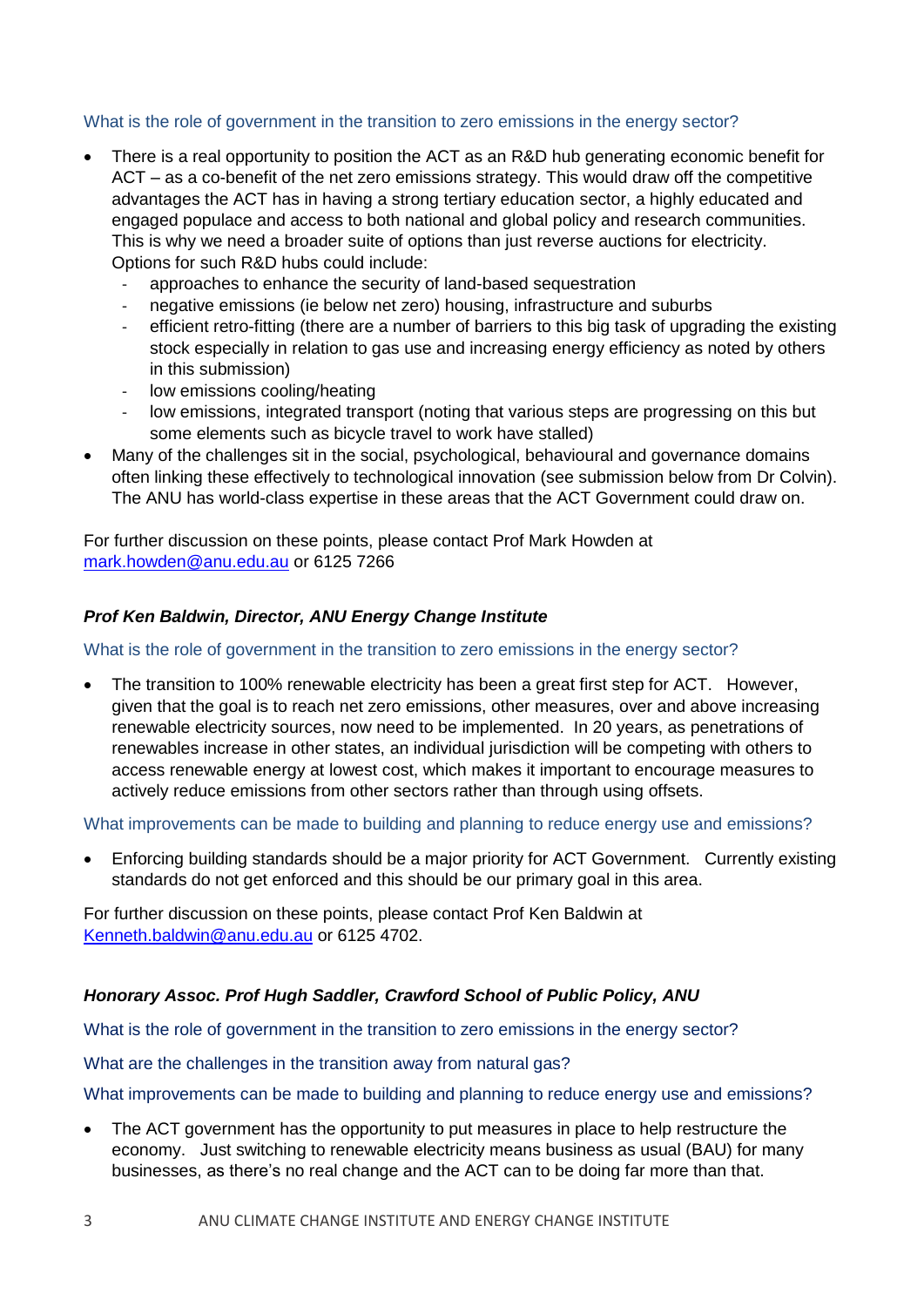- The challenge to moving further, to zero emissions from all energy use, means eliminating the direct use of fossil fuel combustion as the key source of energy for all forms of transport, for space and water heating, and for a variety of commercial and industrial processes. This will require completely replacing and/or transforming our stock of energy-using equipment away from direct combustion of thermal fuels. This is not a negligible problem in terms of ambition and it also affects nearly every house and business so it's huge in terms of numbers. Because of the long operational life of much of this non-transport equipment, achieving the 2050 zero emissions target could mean writing off a large amount of equipment unless an early start is made. This will involve both preventing the installation of new gas and petroleum product using equipment and preventing like-for-like replacement of existing equipment.
- In terms of framing, we need to return to a focus on energy productivity and efficiency (rather than energy conservation). There should be more attention given to lifetime investments in infrastructure, rather than simply low upfront, capital cost. There is a good economic rationale for this – it is still cost effective to focus on energy efficiency. There's enough cost in retail energy prices to pay for a lot more efficiency than we're getting at the moment. Currently there are strong economic benefits in achieving a 6-7 star energy rating for new residential buildings, although it is not necessarily economically viable to reach a 9 star energy rating. We also still have a huge retrofitting task.
- Because the ACT is a relatively small territory, it can be argued that, while a pioneer, it has also to some extent been a free-rider on reliability aspects of achieving higher renewable penetrations. This is a national, or, more precisely, a NEM-wide problem which can certainly be overcome, but it is not a negligible cost which will have to be added to the (steadily falling) cost of wind and solar generation to give the full cost of delivered electricity.

For further discussion on these points, please contact Hon Assoc Prof Hugh Saddler at [hugh.saddler@strategypolicyresearch.com.au.](mailto:hugh.saddler@strategypolicyresearch.com.au)

## *John Sullivan, Manager, ANU Sustainability Officer, ANU Facilities & Services, ANU*

What is the role of government in the transition to zero emissions in the energy sector?

What are the challenges in the transition away from natural gas?

## What improvements can be made to building and planning to reduce energy use and emissions?

- For a major consumer, such as ANU, a transition from gas is an enormous challenge. Currently about 80% of winter period energy profile is gas, which is mainly used for heating. The ANU electrical infrastructure is already near capacity and would not allow a rapid transition without substantial work in the provision of upgraded or new electrical infrastructure*.* The cost of this work would be significant and it would need to be determined who would cover the cost, the network owner or the customer.
- During the carbon tax period The ANU had spent a considerable amount of money transitioning from electric hot water and heating in several of the accommodation areas to reduce the carbon intensity of its energy profile. This plant and equipment has an extended operational cycle and the shift back to electricity would have considerable cost.
- There is also a question about the availability and reliability of large scale commercial hot water generation, in particular Steam and high temperature water generation, the replacement of plant would require the ability to place the new equipment within the footprint of existing plant enclosures.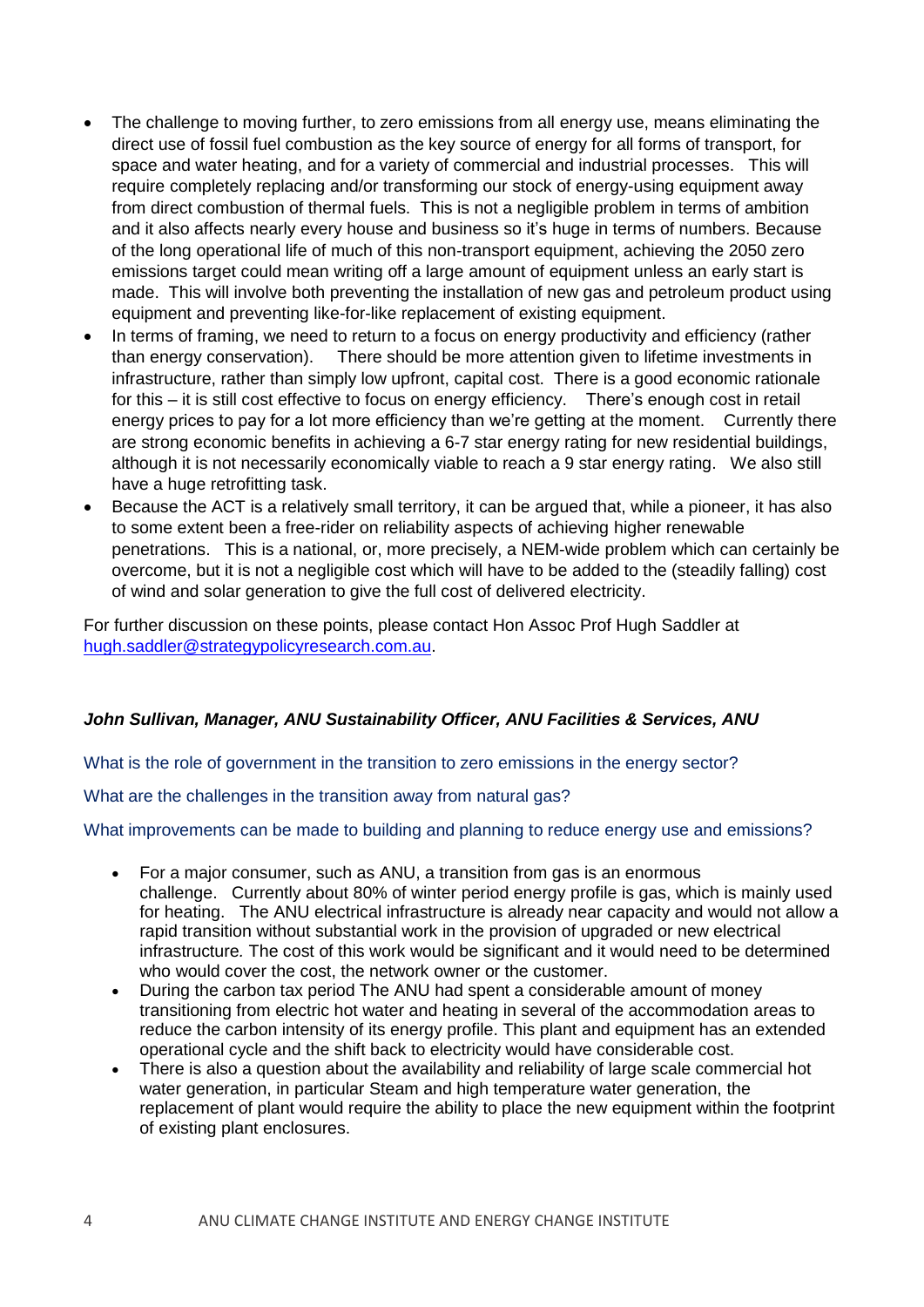- The focus on 100% renewable electricity has in fact had a detrimental effect on capital works because we've lost focus on reducing energy efficiency, as we know that electricity doesn't contribute to emissions. The government now needs to increase the focus on energy efficiency, which we've lost momentum on. Strong, clear energy efficiency standards, which are not unachievable, will be really important. We need to return to looking at the triple bottom line impacts of building construction. Developments need to focus on technology for energy recovery and the application of central plants that serve a large number of buildings, the focus on reduction of energy consumption needs to be placed back on the top of the list as a priority. This also needs to consider a long term planning and development strategy that enables the alignment of high energy users with areas of high energy loss.
- This move away from energy efficiency is particularly apparent in new suburbs where you're seeing a whole lot of (HIA and MBA?) houses with black colour bond roofs, which are very thermally inefficient. The ACT Government could develop / mandate case studies for the life cycle of a well-built home in new suburbs such as Googong, demonstrating its life cycle emissions.
- Large scale investment in wind and solar, are an essential element of the carbon neutral energy mix, however other technology such as energy from waste needs to be placed on the list of technologies to be investigated and tested within the local region.

## *Dr Matthew Stocks, Research School of Engineering, ANU*

What is the role of government in the transition to zero emissions in the energy sector?

#### What are the challenges in the transition away from natural gas?

#### Where should the emphasis be on reducing emissions ie technology or behaviour change?

- ACT has been a global leader in establishing the reverse auction system for purchasing renewable energy. Whilst this is changing culture and the way we transition to renewable energy in Australia, we now need to do more. In particular the ACT can lead by example by transitioning out of gas.
- But there are major challenges in deciding how the gas system is going to exit. Who is going to pay for the asset as gas use declines? There are also major regulatory, fairness and equity questions to be answered. The economics of the transition are not clear cut. The advantage of electricity over gas at a retail level are small and provide little incentive to switch given the capital outlay.
- In addition, low cost renewable technologies such as PV and wind are just the start in terms of the transition. Storage and transmission costs must also be considered. There is a major gap in understanding the extent that distribution network costs contribute to electricity bills and that the local network will just cope with whatever we throw at it at no additional cost.
- There is also a major behavioural change required that is not going to be solved by paying to reduce electricity emissions. This must not be overlooked in this process. Consumers transitioning away from gas will be challenging. Gas is deeply rooted in the Canberra mindset as cheap, comfortable heating. Households are still being encouraged to install gas heaters (e.g. [https://www.actewagl.com.au/gasupdate\)](https://www.actewagl.com.au/gasupdate) which will lock in gas due to the significant capital investment in switching.
- Partial replacement of natural gas with hydrogen (up to 15%) will make little difference to emission reductions in the long term. The transition would benefit from a clear target for eliminating the emissions from gas. The gas industry can then either identify sufficient sources of clean gas (synthetic methane, hydrogen, biogas) that is economically competitive with renewable electricity or the system will naturally retire. The ACT government has 50% ownership of the asset which should make this easier.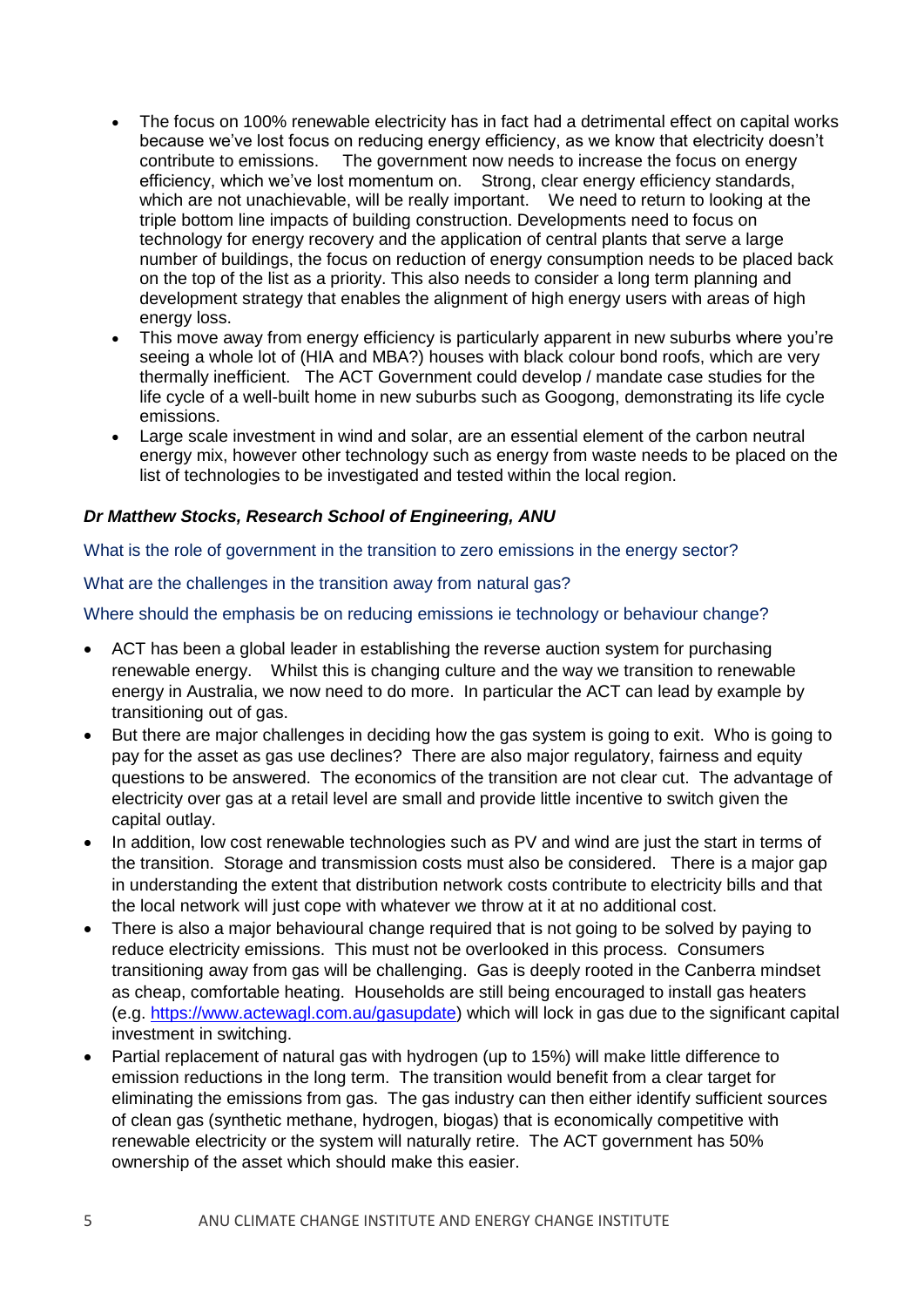For further discussion on these points, please contact Dr Matt Stocks at matthew.stocks@anu.edu.au.

## *Dr Rebecca Colvin, Knowledge Exchange Specialist, ANU Climate Change Institute*

#### Where should the emphasis be on reducing emissions i.e. technology or behaviour change?

### What are the challenges in the transition away from natural gas?

- Community engagement is absolutely vital in driving the transition to net zero emissions. Are there learnings the Government can gain from the process used in the Citizen's Jury on compulsory third party insurance?
- A challenge of community engagement, always, is to engage beyond the 'usual suspects'. The ACT Government's efforts at a broad range of engagement activities is impressive. Often the voices missing from engagement processes are those of non-affiliated individuals who lack the capacity (skills, confidence, time) to seek out a space for their own voice in processes. The means to engage these people are often time consuming, for instance door knocking. However the benefits are two fold – gaining the insights of a different group of people and raising awareness of the initiative.
- Whilst the switch to 100% renewable electricity in the ACT has been driven by policy, greater focus on energy efficiency must also be driven by behavioural change. We also need to take into account the "rebound effect", where people often do less personally to reduce emissions after they're told that someone else's actions, in this case the government's, are working well. So strong government action on climate change can actually limit behavioural change at an individual level, unless this is managed well.
- There is risk in the transition from gas, or other highly visible changes to Canberra energy and social practices, that the change becomes perceived or used as a proxy for other issues. For example, a perception that the transition to gas is driven by a Labor/Greens political agenda may make citizens who are suspicious of those parties' motives suspicious of the policy or program. It is conceivable that a transition away from gas, if it becomes politicised, could be positioned by opponents as an example of 'individual rights' being taken away by Labor and the Greens. In such a case, the transition from gas is not viewed as being about gas, but is instead a proxy for debates about the rights of the individual and the role of government. So it will be critical to consider the potential risks in terms of perceptions and politicisation, and take efforts to ensure the transition away from gas is depoliticised. For example, alliances with individuals or institutions who are aligned with parties and interests beyond those represented by Labor/Greens can help to demonstrate that such a change is not a threat to those interests.
- There are great opportunities for behaviour change through utilising existing and potential social networks. For instance, we know that people are likely to make a substantial behaviour change if it does not appear to be a major deviation away from social norms. We also know that through a small group making changes together (e.g. lowering energy consumption), that mutual accountability and feeling of togetherness can help to motivate long-term, rather than short-term, habitual changes. Pre-existing social networks that are built not around climate or energy interests may be a great way to gain mutual benefits for those groups as well as for promoting the behaviour change required by the climate targets. For instance, church, sports, and school groups may enjoy the opportunity to undertake a project or challenge together, such as energy consumption reductions or other sustainable behaviours, with support provided by institutions such as government and universities.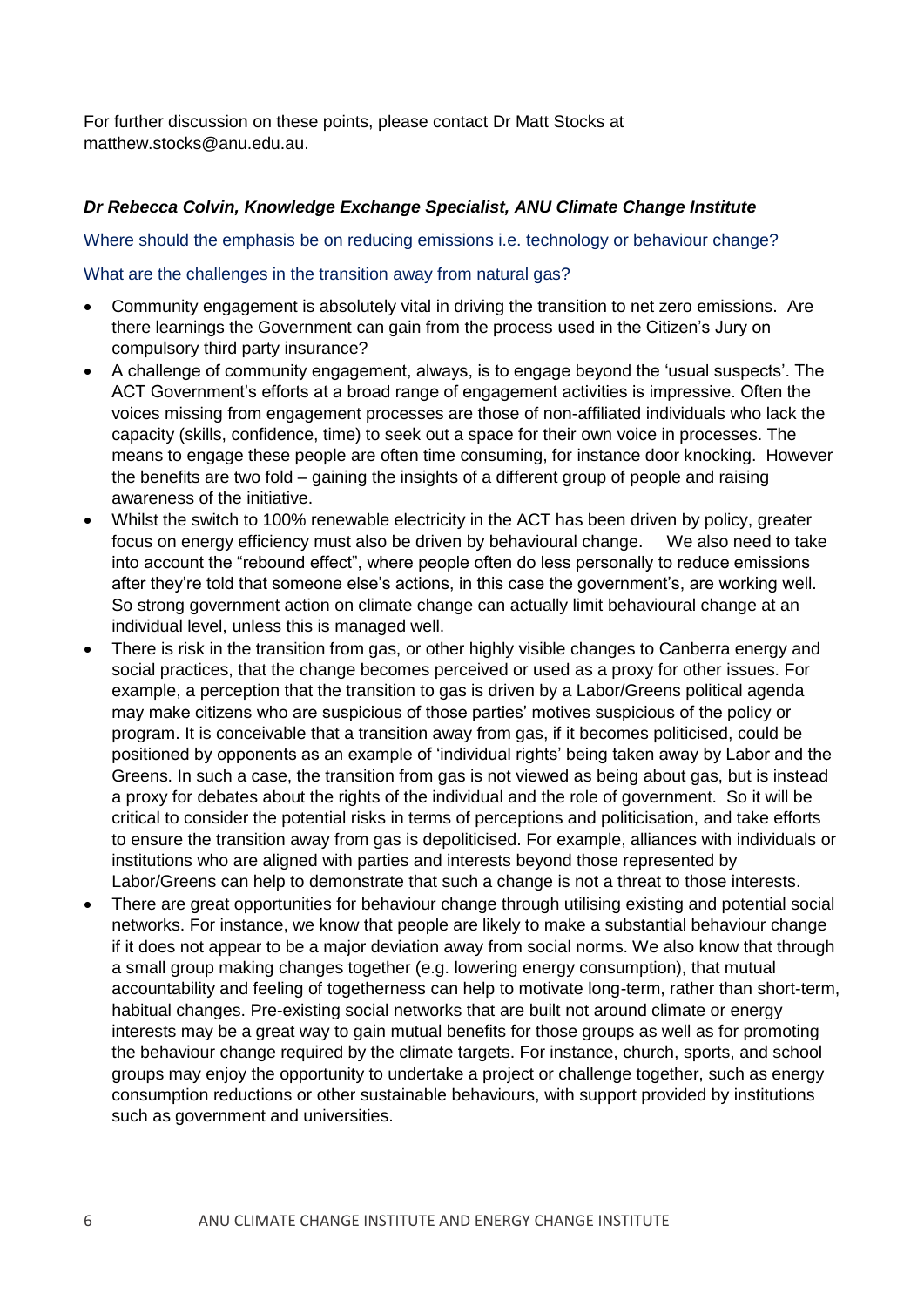For further discussion on these points, please contact Dr Bec Colvin at Rebecca.colvin@anu.edu.au.

## *Prof Xuemei Bai, Fenner School of Environment & Society, ANU*

What is the role of government in the transition to zero emissions in the energy sector?

What improvements can be made to building and planning to reduce energy use and emissions?

- Whilst energy and transport make up the largest component of emissions in the ACT, we need to decide on the boundaries we're using to consider our carbon emissions. For the ACT, which is expanding quickly almost at the rate of a developing country, it is also important to look at the production of materials for the building sector and infrastructure building as they are all emitting carbon somewhere else. On a global scale, just by providing infrastructure in cities around the world to the level of current developed cities, we will be using up more than half of the remaining global carbon budget. We can't ignore the building sector and look at it later after we've achieved our goals for the energy sector. We must also consider the options for low carbon buildings and infrastructure. There are multiple new technologies that can be harnessed.
- The ACT can play a major role in enabling the broader transformation of cities around the world. Being a front runner is very important and this should not be underestimated. This issue deserves more attention. The ACT Government could include a strategy to enhance its "soft influence" and influencing others to achieve much larger emission reduction collectively.
- One way of having a broader impact is to ensure learnings are distilled and shared beyond immediate/direct contacts through including a research component (and associated investment) in all initiatives and to ensure that the ACT's progressive goals and experiences in achieving those are properly reflected in the research literature. In particular research on social transformation can have huge impact globally.

For further discussion on these points, please contact Prof Xuemei Bai at Xuemei.bai@anu.edu.au.

# *Yuan Peng, PhD student, Fenner School of Environment & Society, ANU*

What are the main actions Government can take to reduce transport emissions?

What should Government do to see greater uptake of electric vehicles?

What incentives can be implemented to reduce private transport emissions, including greater use of public transport and active travel, and reduce personal car use?

Where do you see potential for community behaviour change?

 Reducing the use of cars with only one passenger and encouraging car pooling could be a priority for ACT Government, as it might be a feasible and cost-effective option. This requires some mechanism for introducing people who have similar destinations and travel times but don't know each other. The ACT Govt could encourage / develop some sort of platform, such as an app. There would need to be consideration of issues around trust and also implications for taxis and public transport. Developing and running an app could be a low carbon governance experiment, as it may involve various stakeholders and require detailed rules from the government's side to ensure that it is for a public good and takes account of safety issues for passengers. The Government could set standards for the app and put out a tender to the private sector to run. They may wish to consider what the incentives are for people to choose car pooling – for some people this might be helping others, for others helping the environment.